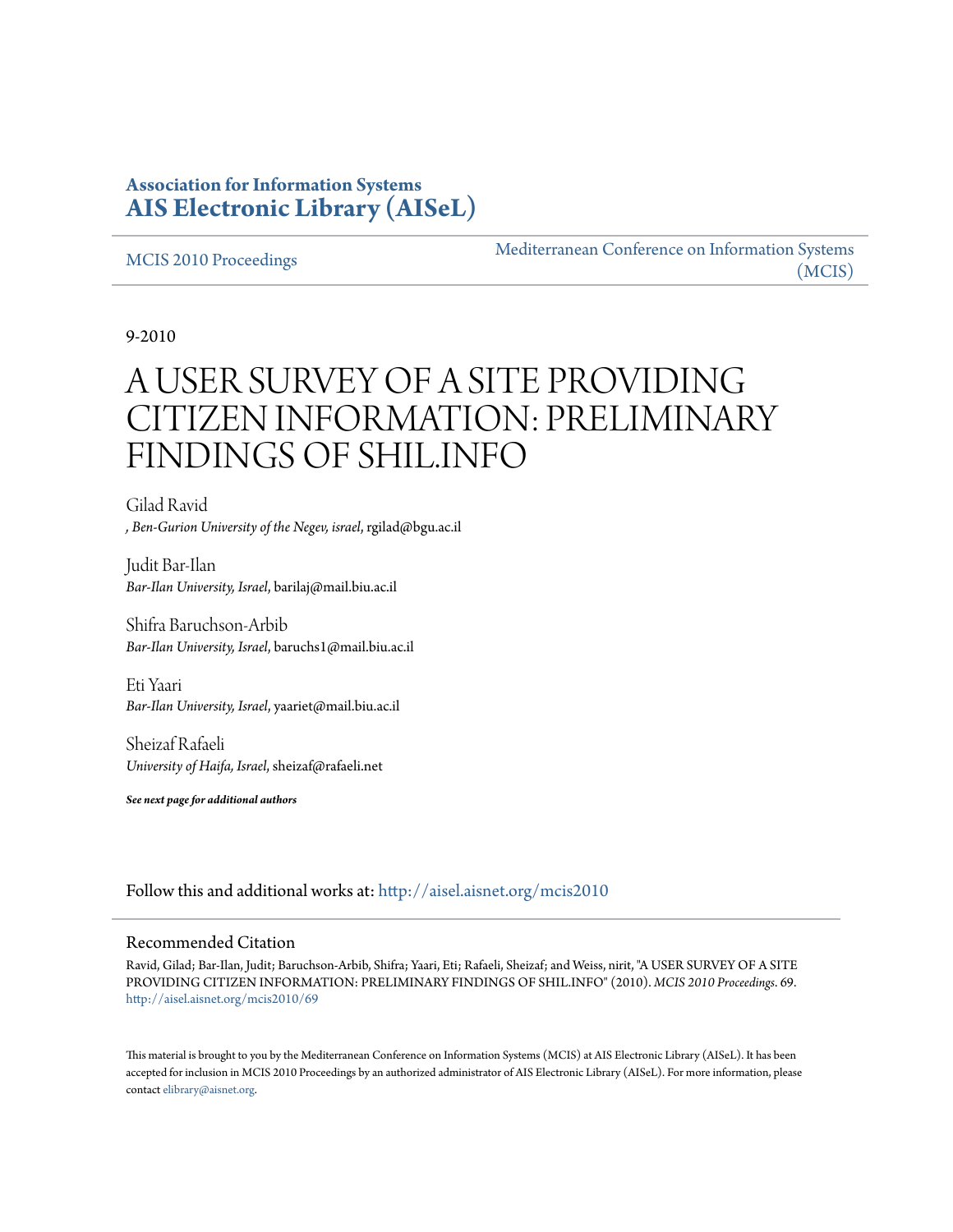#### **Authors**

Gilad Ravid, Judit Bar-Ilan, Shifra Baruchson-Arbib, Eti Yaari, Sheizaf Rafaeli, and nirit Weiss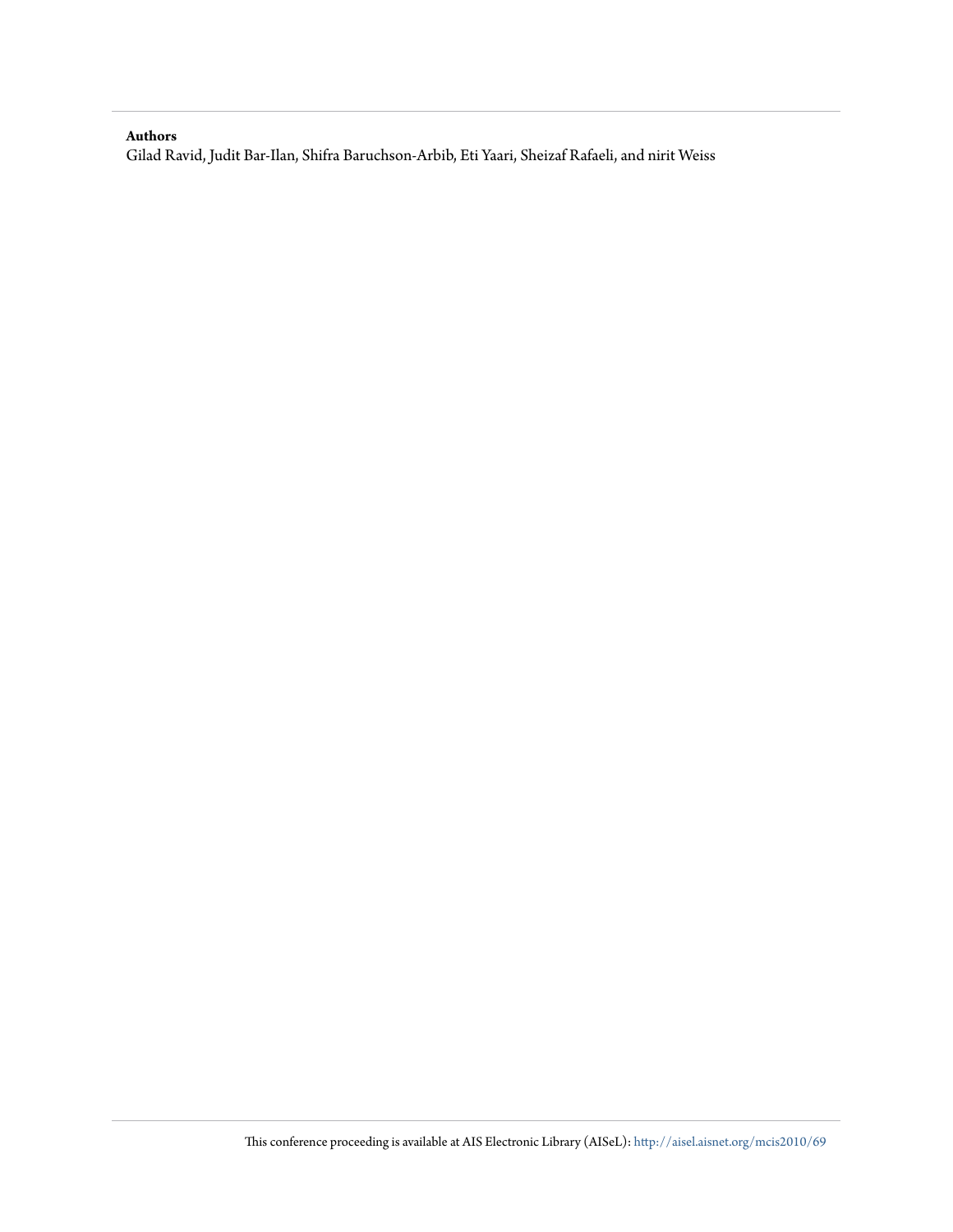# A USER SURVEY OF A SITE PROVIDING CITIZEN INFORMATION: PRELIMINARY FINDINGS OF SHIL.INFO

*Gilad Ravid, Department of Industrial Engineering and Management, Ben-Gurion University of the Negev, rgilad@bgu.ac.il*

*Judit Bar-Ilan, Department of Information Science, barilaj@mail.biu.ac.il Shifra Baruchson-Arbib, Department of Information Science, baruchs1@mail.biu.ac.il Eti Yaari, Department of Information Science, yaariet@mail.biu.ac.il Bar-Ilan University, Israel*

> *Sheizaf Rafaeli, sheizaf@rafaeli.net Nirit Weiss, niritw@gmail.com Sagy Center for Internet Research, University of Haifa,*

### Abstract

*This paper is about studying citizens' information needs through a collection of different research lenses. We were interested in users of online, citizen rights web sites, such as the SHIL (http://shil.info) site. Our results report findings from three parallel data collection efforts. In order to gain a better understanding of how the SHIL website is used, and to compare the information needs and information sources used by SHIL, users and potential users unaware of the existence of the Website, were surveyed, using a trio of methods. We report several interesting differences between the three groups, and suggest future work on analyzing the site, its users, the content it provides and the needs it serves.*

*Keywords: on-line survey, citizen information, information and referral*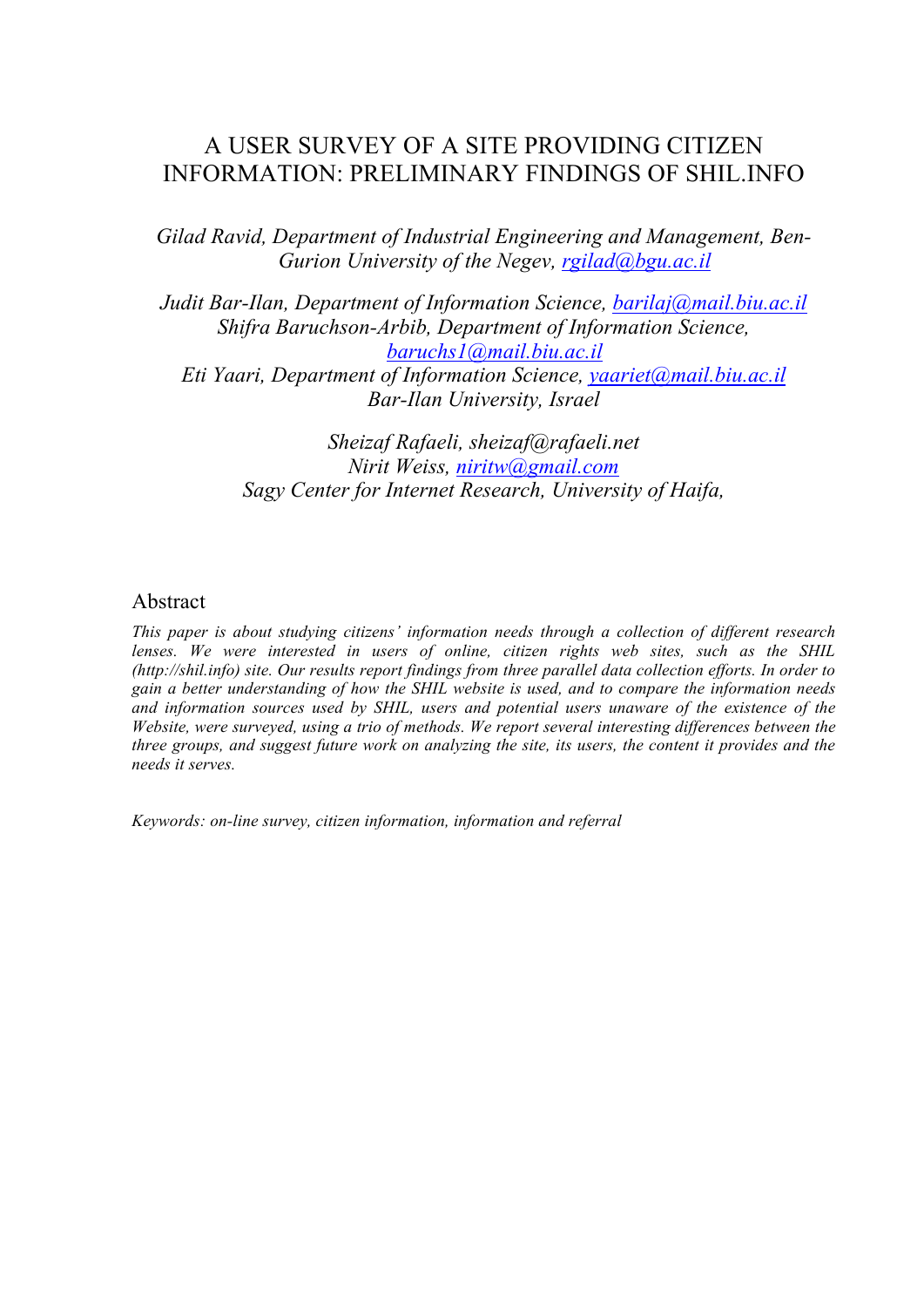### **1 INTRODUCTION**

This paper is about studying citizens' information needs through a collection of different research lenses. Our results report findings from three parallel data collection efforts. The project intended to elaborate on what people need to know in the areas of rights and interaction with government services, for the purpose of aiding the provision of online support. Users and potential users were sought out via email questionnaires, hand-delivered paper-and-pencil (print) questionnaires and an online web-based questionnaire.

Citizens are often puzzled where to turn to when they have problems related to public and government services. In several countries Citizen Advice Bureaux (CABx) or Information & Referral services have been set up that serve as intermediaries between the citizens and the available services (e.g. Marcella & Baxter, 1999b or Saxton, Naumer & Fisher, 2007). In Israel, the Citizen Advice Bureau is called SHIL. SHIL was established in 1957 and has more than 50 offices in Israel, a telephone hot-line and an Internet site (http://shil.info) and almost 1,000 volunteers (Tractinsky, Rafaeli & Pliskin, 1998; Ministry of Social Affairs and Social Services, 2009). SHIL is operated by volunteers and coordinated through the Israeli Ministry of Social Affairs and Social Services in collaboration with the municipalities and local government.

Internet use in Israel is widespread, according to a survey published at the beginning of 2010 (Ynet, 2010), 4.4 million Israelis above the age of 13 use the Internet, and about 80% of the households are connected. About 30% of the users spend over three hours a day on the Internet. In spite of the large number of Internet users and the amount of time they spend on the Internet, a recent survey on the population's information needs in the area of citizen and social information showed that there is very low awareness to the Israeli Citizen Advice Bureau (SHIL) website (Bar-Ilan et al., n.d.). This finding is also supported with a log analysis of the SHIL website (Ravid, Bar-Ilan, Baruchson-Arbib, Rafaeli, 2007), that showed that the large majority of the users reached the SHIL website from search engines, for specific topic queries and not by looking for the SHIL website. In order to gain a better understanding of how the SHIL website is used, and to compare the information needs and information sources used by SHIL users and potential users unaware of the existence of the Website, were surveyed, using a trio of methods.

There are a few previous studies on the information needs of Israeli citizens. In 2002, an extensive telephone survey of the citizens of the city of Herzliya was conducted (Shemesh, Baruchson-Arbib & Shoham, 2002; Baruchson-Arbib, Shoham, Yaari & Shemesh, 2006) to understand the community information needs of the citizens. Fourteen problem areas were defined and each respondent was allowed multiple choices. The most frequently chosen problem areas were (in decreasing order): neighborhood matters, education, transportation, matters related to government/ministry and leisure and entertainment. The preferred information sources were (again in decreasing order): the municipality, newspaper, the Internet, government agencies and personal connections. In terms of information channels, the most preferred channel was the telephone, followed by face-to-face meetings and printed materials. Rather interestingly, the Internet emerged as least preferred, because it was not ranked by all the participants. However among those who did include the Internet in their rankings, for 64% it was the preferred information source.

In 2006, 300 residents of the city of Rishon LeZion in Israel (Leshem, 2009) participated in a telephone survey on their citizen information needs and information seeking patterns. The results show that when in need of municipal information, most respondents used the municipality's hotline. Only about 7% consulted the municipality's Web site. The major municipal topics of interest, in decreasing frequency were: welfare, education, culture, registering businesses, health and environmental issues and engineering. The preferred modes of receiving the information were over the phone (63.5%), followed by face-to-face consultation  $(47.4\%)$ , email  $(7.4\%)$ , regular mail  $(5.1\%)$  and fax  $(4.1\%)$ . Most of the surveyed residents (92.9%) were unaware of the existence of face-to-face SHIL services in the city.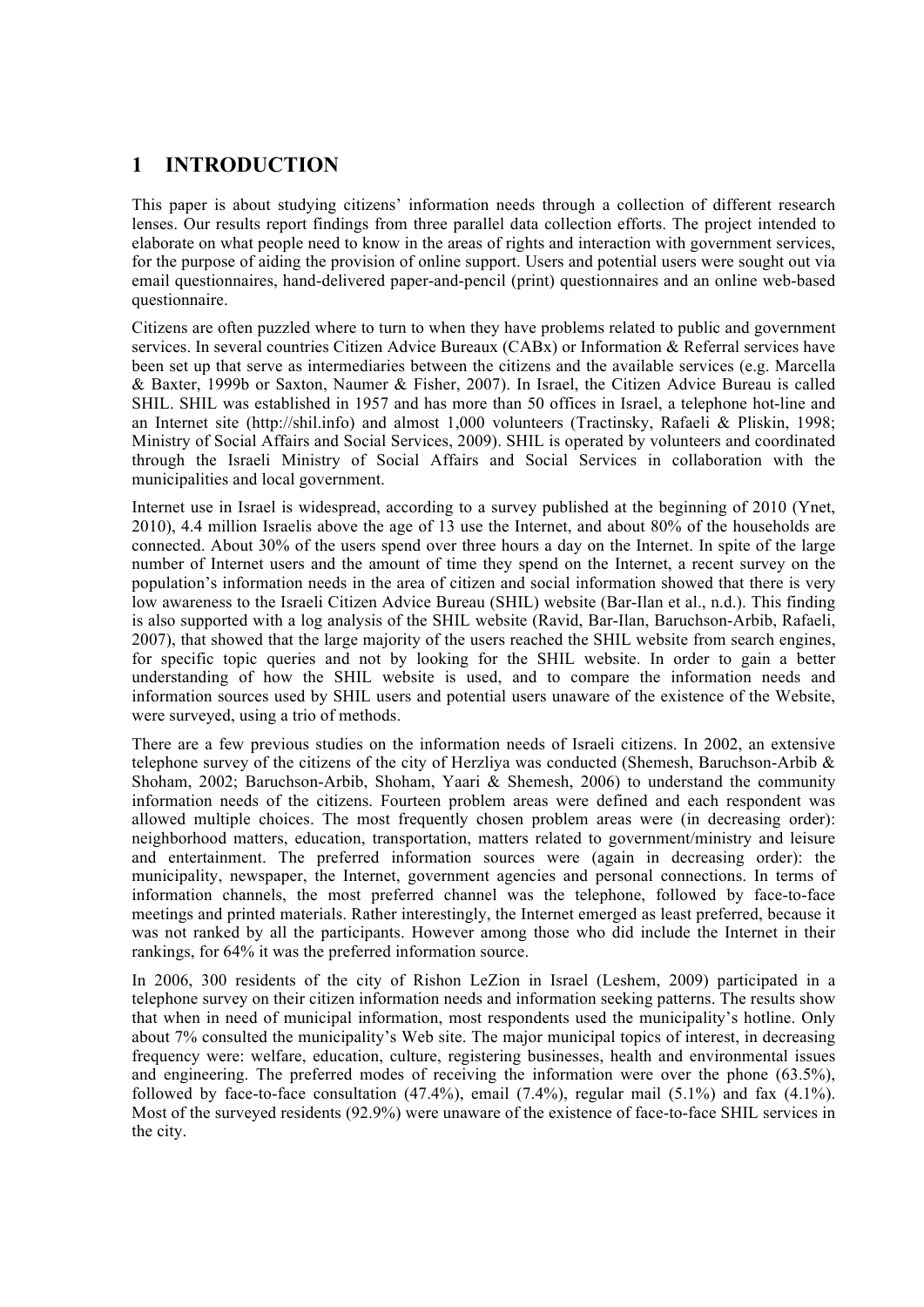In a newly released report (Smith, 2010) the PEW Internet and American Life Project, reports on the usage of the Internet by American citizens for receiving information and interacting with government services. The results show that the majority of the American citizens looked for information or completed a transaction on a government website during 2009. Smith (2010) found that high-income and well-educated Internet users are more likely to use online government services. A very large percentage of them reach the government websites through the use of search engines, and the majority of the users reported that their interaction with the government website was successful. Even though the Internet is utilized heavily, offline methods, like phone calls or sending a letter are not abandoned, and often a mixture of online and offline methods are used. Among the population as a whole, telephone contact is still most preferred, however Internet users prefer online contact over offline contact.

# **2 THE SURVEY**

The survey questionnaire was comprised of 37 questions. The questions were highly similar to the questions in the offline survey (Bar-Ilan et al., n.d.), which allowed us to compare the results. Handdelivered surveys were distributed to a snowball/convenience sample, and generated 437 responses. The participants of the online survey belonged to two groups. The first group of users clicked a banner on the SHIL site (100 respondents). The banner was shown on the site for ten weeks, yielding 100 voluntary, self-selected responses. The second group of users visited the SHIL website previously and provided their email. These users were contacted and were asked to fill in the online questionnaire – 247 users responded to our request. The emailed versions of the survey were sent to 1791 addresses who have self-identified themselves on the site. The most conservative estimate of the response rate here is 13.7%, however, we believe this to be an underestimate as many of the addresses used were not valid and numerous emails bounced. In the following we report on the comparative distribution of responses across sampling methods.

# **3 PRELIMINARY RESULTS**

We are still in the process of analyzing the survey answers. The preliminary analysis shows that there are differences between the three groups (offline, email, online) in terms citizenship related information problems and in terms of the sources consulted when trying to solve their problems.

#### **3.1 What are the major citizen-related problems on which the respondents seek help?**

|  |  |  | The respondents were presented 18 topics, corresponding to the top level hierarchy on the SHIL |  |  |  |  |
|--|--|--|------------------------------------------------------------------------------------------------|--|--|--|--|
|  |  |  | website. The results are presented in Table 1 and in Figure 1.                                 |  |  |  |  |

| Major topic              | # resp. | $%$ resp. | # $resp.$ | $%$ resp. | # $resp.$      | $%$ resp. |
|--------------------------|---------|-----------|-----------|-----------|----------------|-----------|
|                          | print   | print     | email     | email     | online         | online    |
| Health                   | 204     | 46.70%    | 97        | 39.30%    | 12             | 12.00%    |
| Transportation           | 202     | 46.20%    | 82        | 33.20%    | 20             | 20.00%    |
| Education                | 161     | 36.80%    | 48        | 19.40%    | 12             | 12.00%    |
| Consumer issues          | 135     | 30.90%    | 80        | 32.40%    | 17             | 17.00%    |
| Social security          | 128     | 29.30%    | 110       | 44.50%    | 27             | 27.00%    |
| Taxes and fees           | 123     | 28.10%    | 57        | 23.10%    | 9              | $9.00\%$  |
| Economics                | 110     | 25.20%    | 52        | 21.10%    | 3              | 3.00%     |
| Work relations           | 101     | 23.10%    | 114       | 46.20%    | 29             | 29.00%    |
| Law and legislation      | 81      | 18.50%    | 82        | 33.20%    | 15             | 15.00%    |
| Welfare                  | 81      | 18.50%    | 25        | $10.10\%$ | 12             | 12.00%    |
| Housing                  | 77      | 17.60%    | 35        | 14.20%    | 7              | 7.00%     |
| Army and defense         | 69      | 15.80%    | 14        | 5.70%     | 8              | 8.00%     |
| Environmental protection | 60      | 13.70%    | 21        | 8.50%     | 3              | 3.00%     |
| Family affairs           | 53      | 12.10%    | 32        | 13.00%    | $\overline{2}$ | 2.00%     |
| Registrars               | 50      | 11.40%    | 12        | 4.90%     |                | 1.00%     |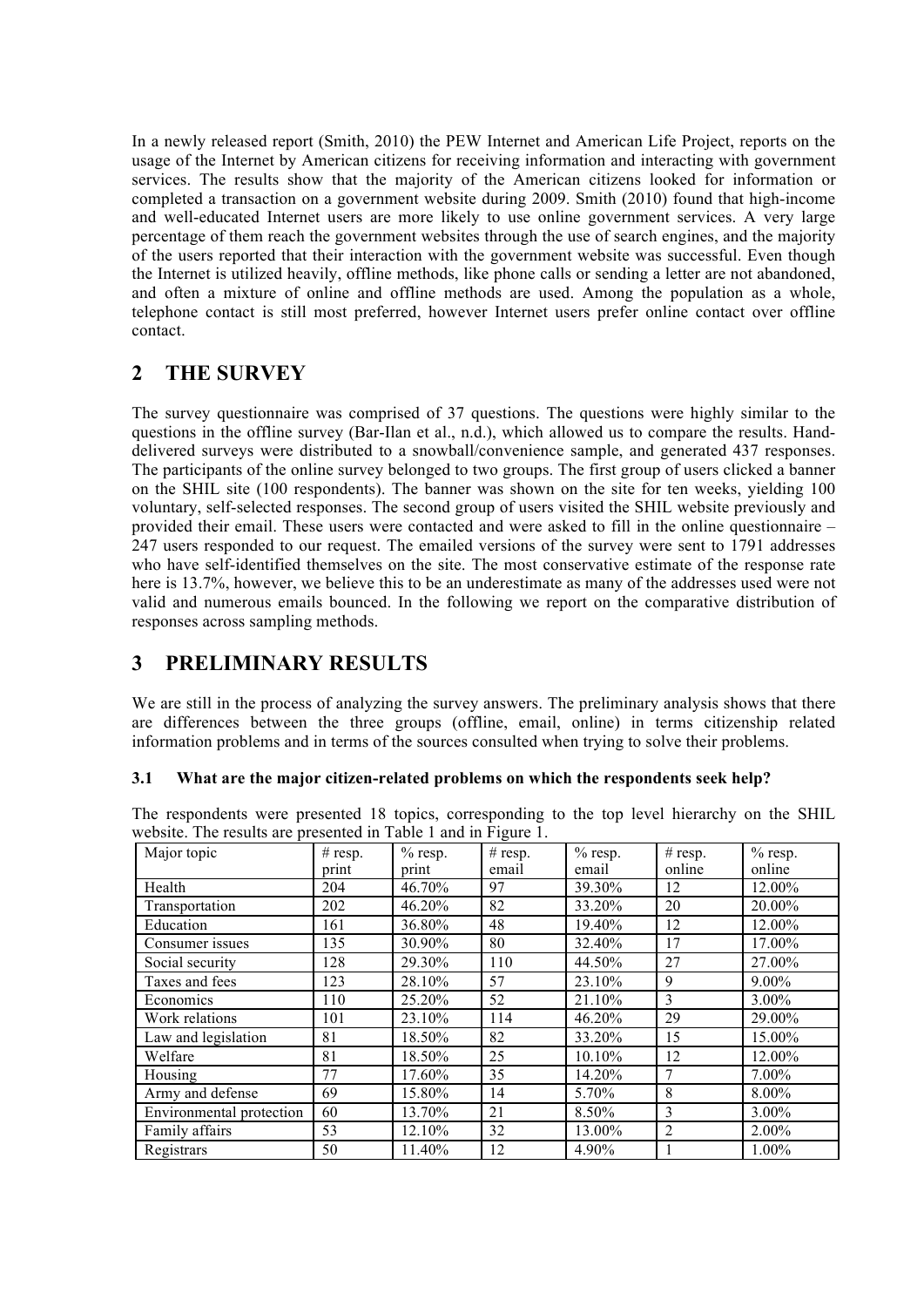| Senior citizens | 34  | $.80\%$ | 36 | 14.60% | $.00\%$  |
|-----------------|-----|---------|----|--------|----------|
| Immigration and | l b | $.70\%$ |    | 0.80%  | $.00\%$  |
| absorption      |     |         |    |        |          |
| <b>Other</b>    |     | $.00\%$ |    | 2.40%  | $0.00\%$ |

*Table 1: Major citizen/social issues for which the respondents needed help in the six months prior to answering the questionnaire*



Figure 1: Major concerns during the previous six months

We see that there are differences between the three groups. Online respondents identified many fewer topics, when compared to the topics of interest indicated by the print and questionnaire respondents. Print respondents' answers average to 3.8 options, email respondents selected 3.6 topics on average, while the web-based questionnaire respondents averaged 1.8 topics per respondent.

While print respondents viewed health related issues to be most important. Both email and web-based respondents placed work-related issues highest on their agenda. It might be worth knowing that early analyses of the discussion forums on the site seem to indicate that when open-ended questions are added to the forum, these are heavily dominated by work and unemployment related issues.

Information about senior citizen issues appeared to be prominent mostly in responses by email, and faired as less important in both print and web-based questionnaire responses.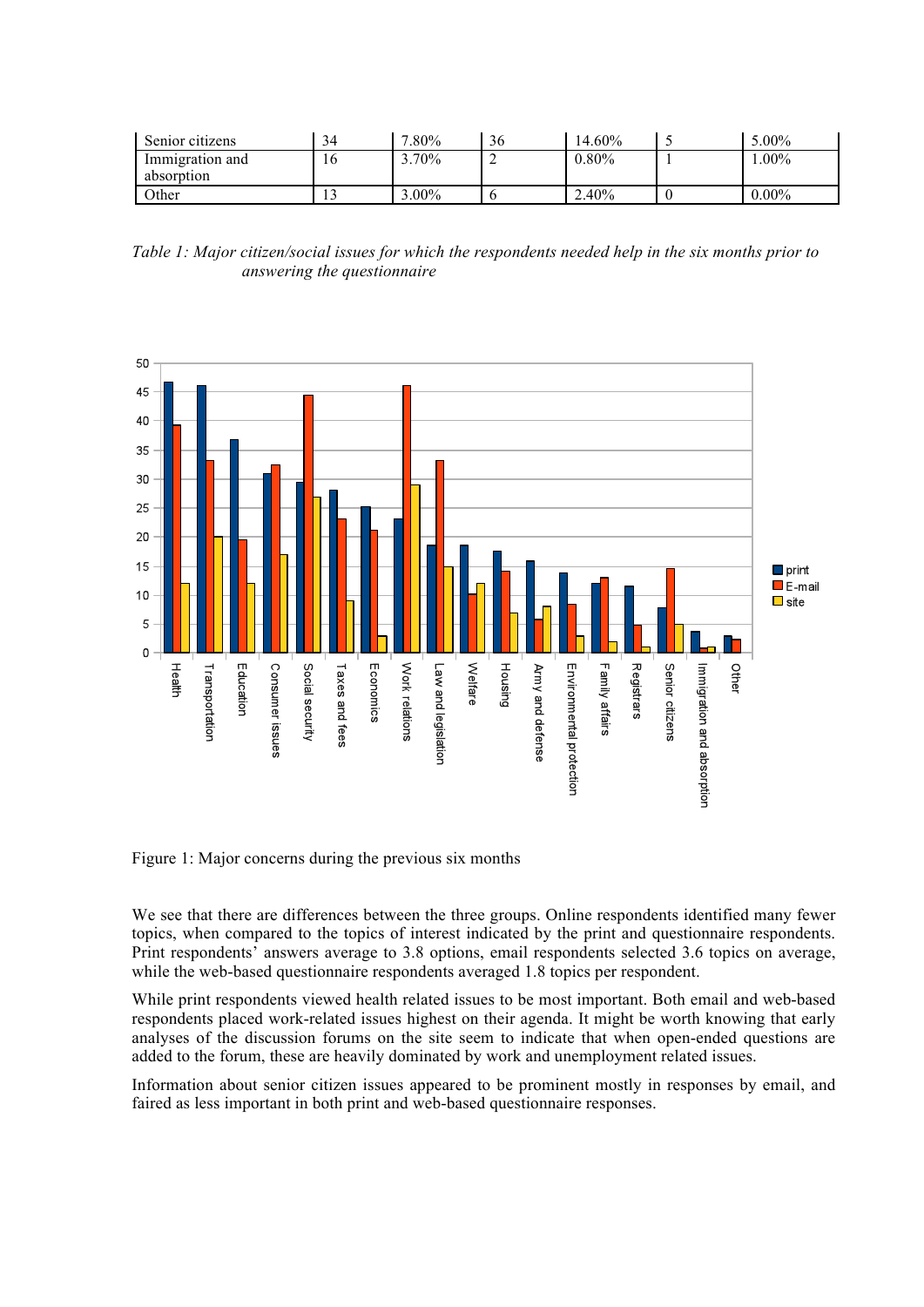#### **3.2 What information sources/channels are consulted in order to solve citizen-related problems?**

A list of eight possible sources was listed, and for each source, the participants were asked to mark how important this source was to them when trying to solve a citizen/social problem. The possible answers were: very important, important, of medium importance, of low importance, not important at all. The sources were: friends & family, Internet, experts (e.g. physicians or lawyers), government offices, books or pamphlets, TV/radio, printed newspapers and public libraries. The comparative results for this question are presented in Figures 2 and 3.

Perhaps not surprisingly, but of importance nonetheless, respondents in the print sample reported that family and friends were a source that they consulted on a more frequent basis. The internet was suggested as the most prominent go-to source for information by respondents in the web-based (site) questionnaire sample, and as a fairly important source by the email sample.



*Figure 2: Very important and important sources when in need of citizen/social information*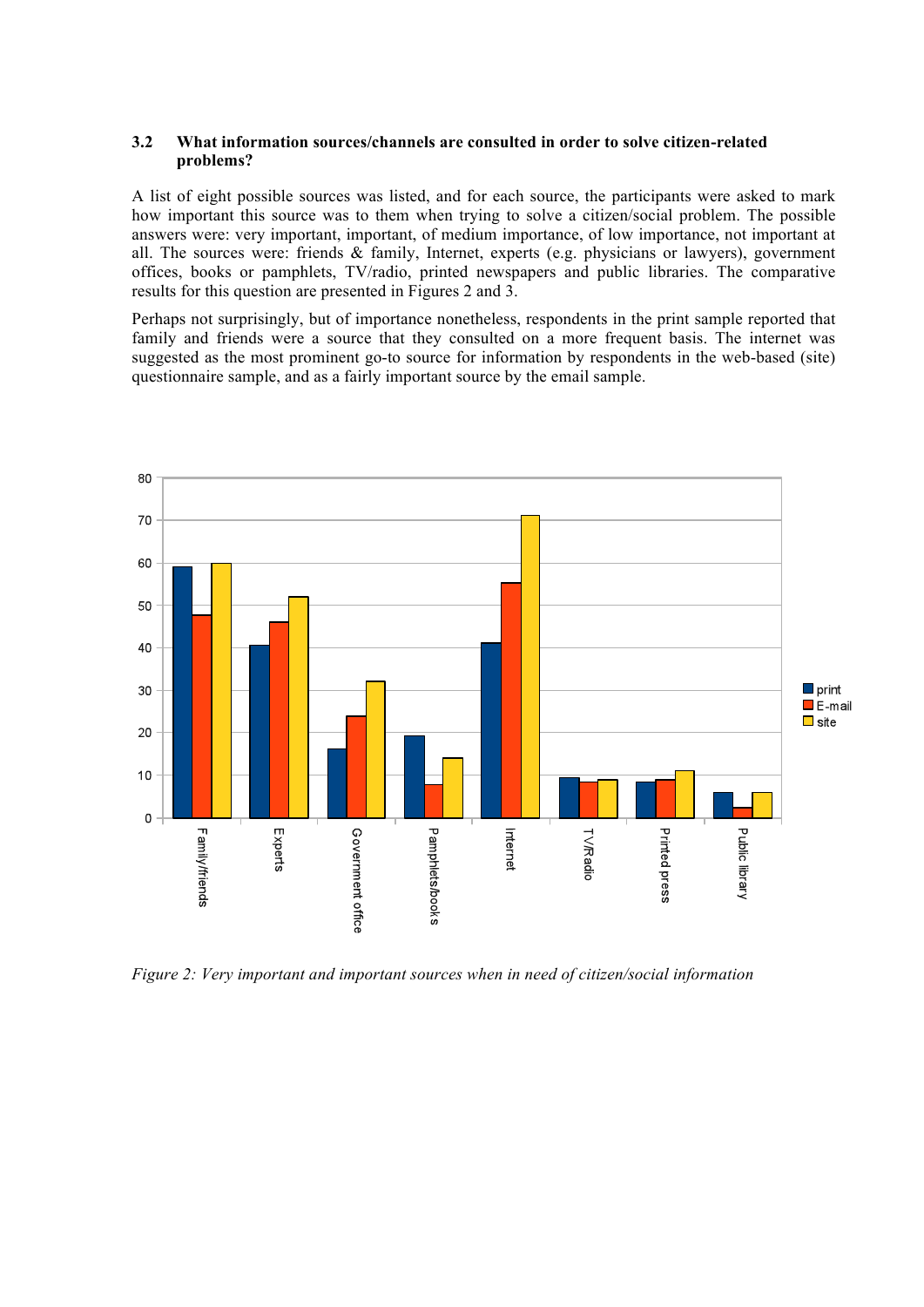

*Figure 3: Unimportant sources and sources of low importance when in need of citizen/social information* 

### **4 FUTURE WORK**

We are in the process of analyzing the survey results. In the future we intend to compare the results with additional relevant surveys. On the basis of the survey results recommendations will be made on how to improve the usability, the efficiency and the visibility of the SHIL website.

### **5 ACKNOWLEDGEMENT**

This research was supported by the Israel Science Foundation (ISF) grant No. 556/07.

#### References

- Bar-Ilan, J., Baruchson-Arbib, S., Rafaeli, S., Ravid, G. & Yaari, E. (no date). Information needs of Israelis on the topic of public and governmental services and entitlements – Results of a survey. Unpublished manuscript.
- Baruchson-Arbib, S., Shoham, S., Yaari, E. & Shemesh, V. (2006). Community information needs of urban population in Israel. Libri, 53, 83-96.

Leshem, R. (2009). Results of the Rishon LeZion telephone survey. Personal communication.

Marcella, R., & Baxter, G. (1999). The information needs and information seeking behaviour of a national sample of the population in the United Kingdom, with special reference to needs related to citizenship. Journal of Documentation, 55(2) 159-183.

Ministry of Social Affairs and Social Services (2009). SHIL annual report for 2008. (in Hebrew).